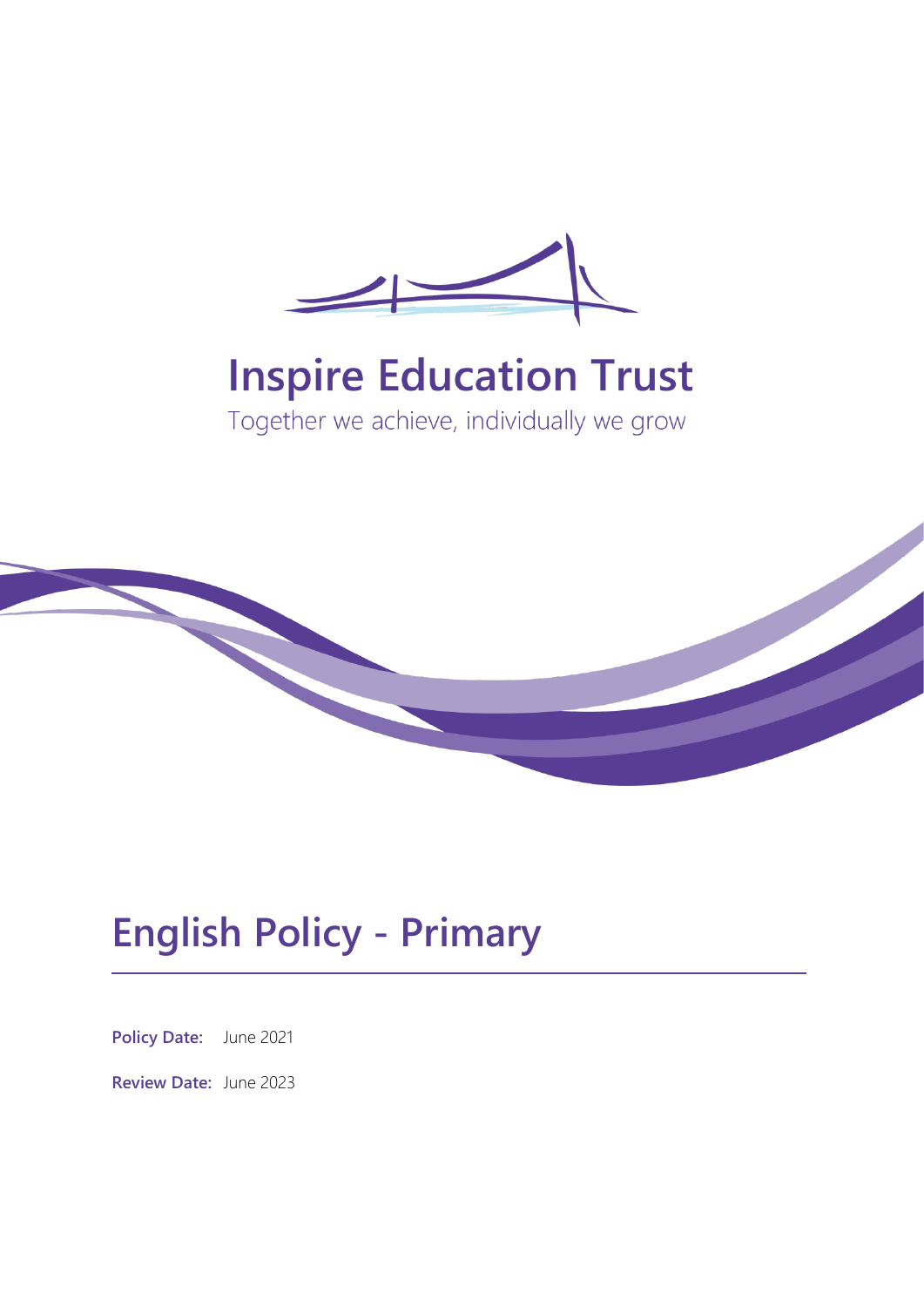## **Document History**

| Version | <b>Status</b> | Date   | Author   | <b>Summary Changes</b> |
|---------|---------------|--------|----------|------------------------|
|         |               | Jan 22 | M Thomas | Complete re-draft      |
|         |               |        |          |                        |
|         |               |        |          |                        |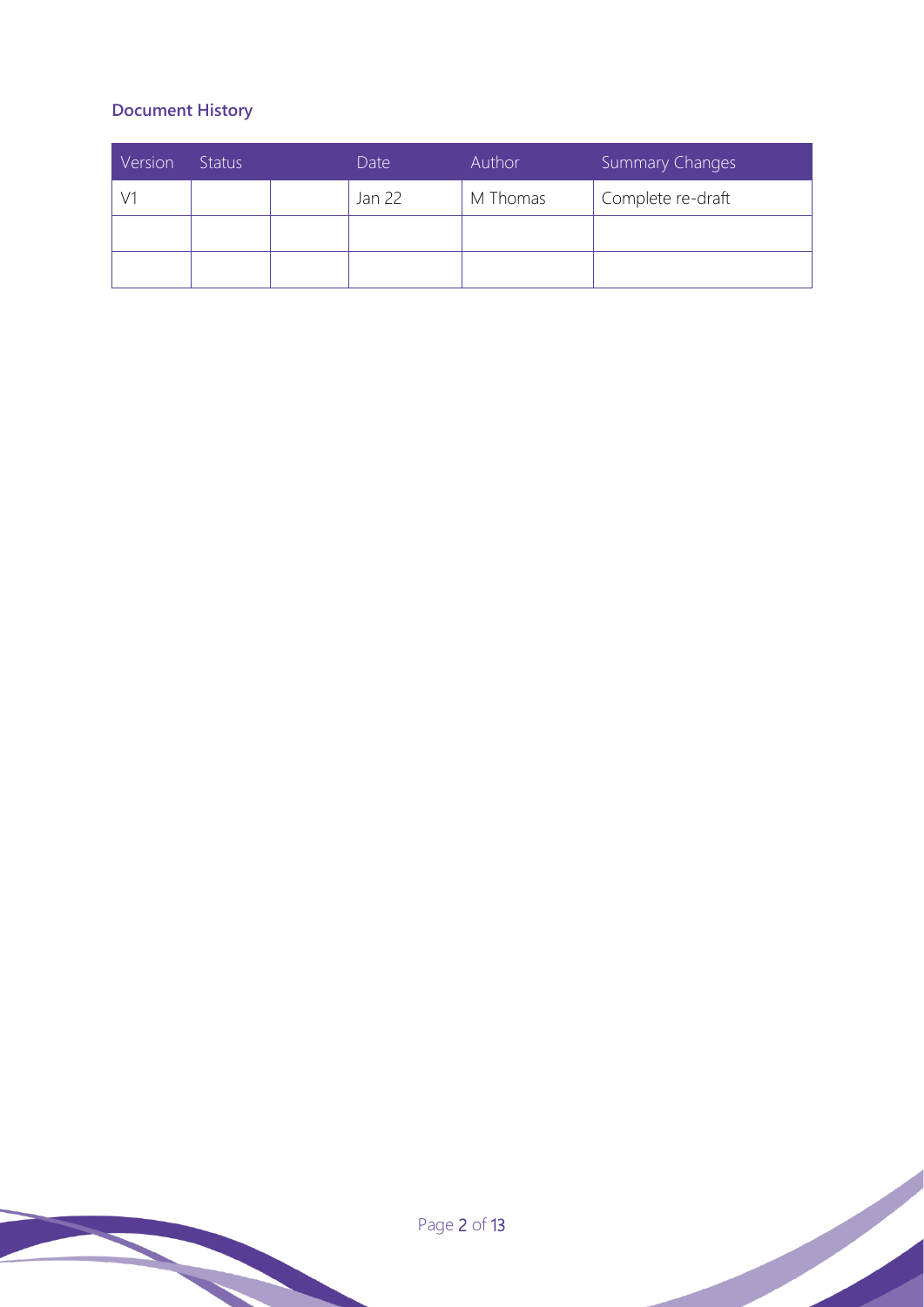## **1 Purpose of Study**

1.1 English has a central place in education and in society. A high-quality education in English teaches pupils to speak and write fluently so that they can communicate their ideas and emotions to others and through their reading and listening, others can communicate with them.

The study of English develops children's ability to listen, speak, read and write for a wide range of purposes, including the communication of their ideas, views and feelings. Children are enabled to express themselves thematically and imaginatively, as they become enthusiastic and critical readers of stories, poetry and drama, as well as of non-fiction and media texts. Children gain an understanding of how language works by looking at its patterns, structures and origins. Children use their knowledge, skills and understanding in spoken language and writing across a range of different contexts.

## 1.2 Aims

## The Aims of the English Curriculum at Inspire are:

- To build spoken language skills, developing speakers who communicate with clarity and confidence in a range of meaningful contexts
- To broaden vocabulary and instigate a curiosity about words
- To inspire a love of reading
- To develop fluent readers who read for enjoyment and for information
- To celebrate a diverse range of authors, poets and texts from Britain and across the globe
- To develop excellent writers who write with clarity, accuracy and coherence for a range of purposes and audiences
- To build transcriptional knowledge and skills including grammar, punctuation, spelling and handwriting.

#### **2 Teaching and Learning**

2.1 Across the Inspire Education Trust, English is at the heart of our curriculum. Our principal aim is to develop children's knowledge and skills in spoken language, reading and writing.

## 2.2 Spoken Language

Our curriculum reflects the importance of spoken language in children's development across the whole curriculum – cognitively, socially and linguistically. Spoken language underpins the development of reading and writing; teaching develops children's vocabulary and grammar, alongside their understanding for reading and writing. Teachers focus on the development of children's confidence and competence in spoken language and listening skills. This is done through the integration of purposeful discussions, presentations, debate and drama across all curriculum areas, including English.

## 2.3 Reading

The approach taken to the teaching of reading allows focus on both of the key dimensions needed to become effective readers – word reading and language comprehension. The approach is based on the *Simple View of Reading*: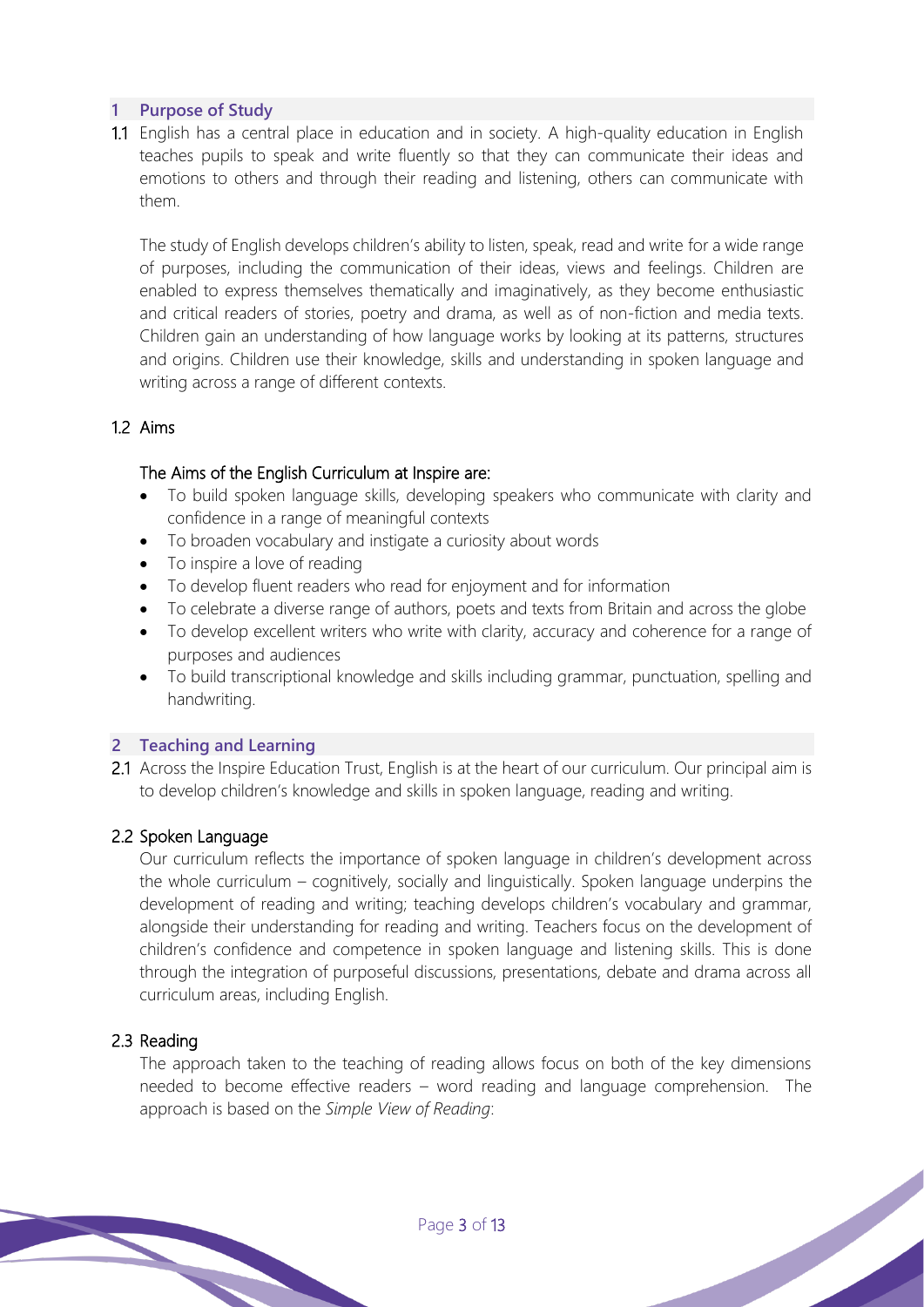

Word reading – this involves decoding unfamiliar printed words and quick recognition of familiar printed words. At the Inspire Education Trust, 'Read Write Inc. Phonics' is used as the core phonics programme. In Early Years and Key Stage One, this is taught in small focussed ability groups which progress through the programme using its resources and linked texts. Increased emphasis is given to the application of Phonics skills and knowledge within discrete sessions. For example, further opportunities are given to children to apply a given sound through encoding a single word or by composing a complete sentence. Towards the end of Year 1, children complete the statutory Phonics Screening Check to assess their ability to decode single words using phonics. Any children who do not pass the Phonics Screening Check have the opportunity to repeat the screening within Year 2 or within KS2 if appropriate.

Language comprehension – this draws from linguistic knowledge (both vocabulary and grammar) and on knowledge of the world. Language comprehension skills are taught explicitly through modelled and shared reading, guided reading and independent reading, as well as being central to discrete English lessons and often wider curriculum discussions. Throughout all of these comprehension opportunities, children are given high quality, thought-provoking opportunities to further deepen their comprehension skills through quality discussions alongside teachers, support staff and with each other. The Inspire Education Trust's Core Text offer is used to underpin the English long-term plan, and ensuresa breadth and balance of high quality, diverse, age-appropriate texts for our children. The children study a range of narrative, non-fiction and poetry which are contemporary and classic in nature. Children read a range of non-fiction books, often linked to wider curriculum themes.

Outside of discrete English lessons, children are taught to read using 'Modelled and Shared Reading' or 'Guided Reading'.

Modelled and Shared Reading is an interactive reading experience whereby teachers initially 'play the expert' with the children and teach and practise key reading skills with the children collaboratively. This comprehension model of reading allows children to see reading skills and strategies be unpicked with them to allow them to build a mental model of the text before independently using and applying the reading skills themselves later in the reading teaching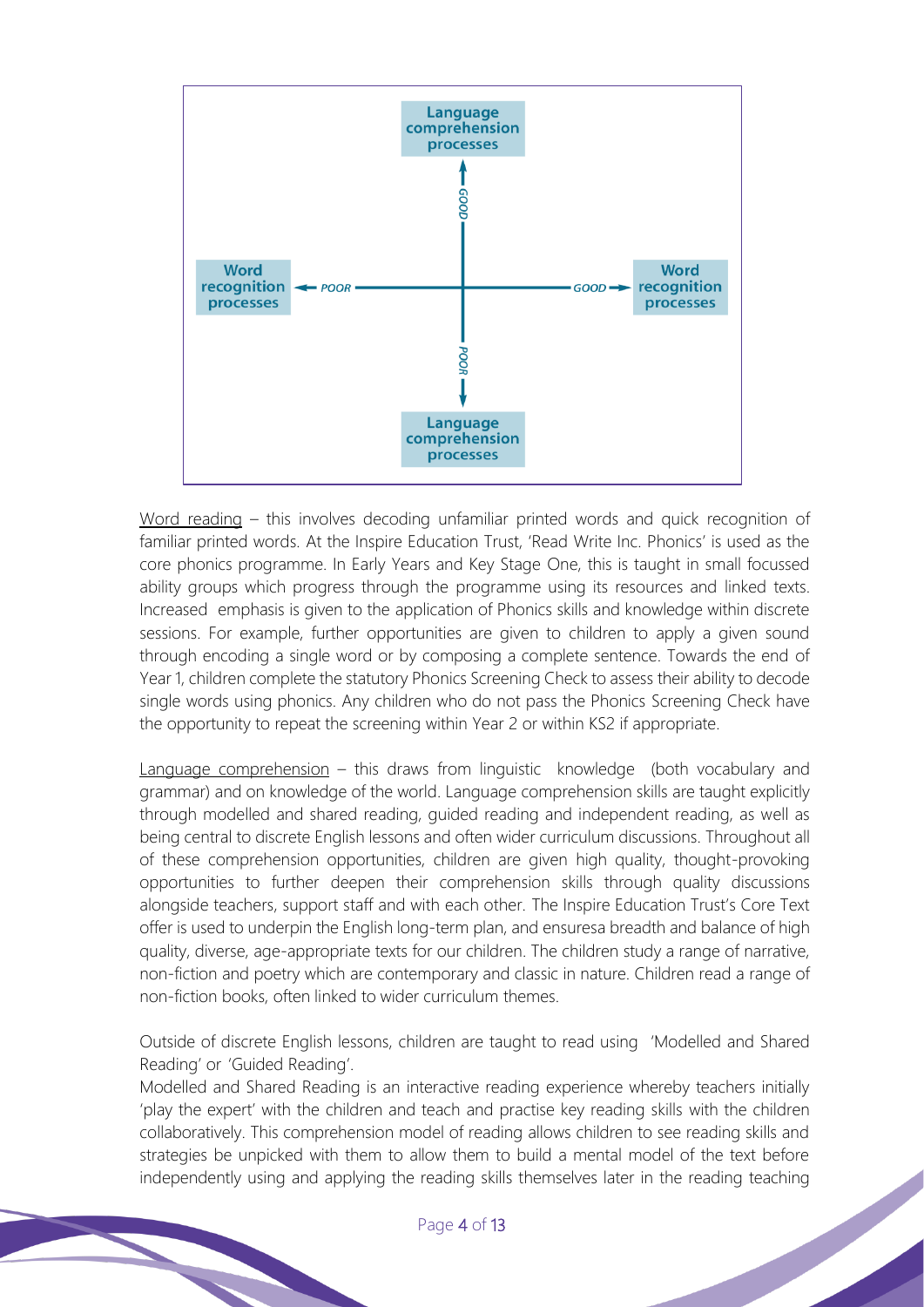## sequence.

Guided Reading is also used for children to be taught age-appropriate comprehension skills. This approach is an instructional approach that involves a trained adult working with a small group of children, who demonstrate similar reading behaviours and can all read similar levels of texts in terms of support and challenge. The reading text is 'age related,' meaning that it can be read and comprehended with the teacher's skilful support and challenge. Throughout the school, we use a range of banded books for reading sessions meaning that our children read a range of age appropriate texts which are staged and aged appropriate in terms of reading ability but also interest age for our children.

Within KS1, as well as for lower attaining readers within LKS2, we use a guided reading programme called 'Daily Supported Reading' to teach language comprehension skills to our children. The programme is finely attuned to ensure children become fluent readers who are independently motivated.

Story time also plays an important role within our reading curriculum by providing the children with further opportunities to see reading taught and practised explicitly with them. Developing a love for reading and promoting good reading habits with our children is an essential element of our prioritisation of reading across the Inspire Education Trust.

There are numerous other opportunities for our children to practise reading within the school day. These include reading for pleasure, cross-curricular reading opportunities as well as 1:1 Reading.

1:1 Reading, which takes place at school and also at home, provides a valuable opportunity for children to further practise their reading fluency at both word level and also further develop their language comprehension. Books are ordered and sequenced through 'book banding' meaning that the children read books which are tightly aligned with their reading age and stage in terms of phonic progression and language comprehension. The children also have other reading opportunities across the curriculum to practise their reading. For example, reading for pleasure is widely encouraged through various school initiatives as well as the children having opportunities to read when working and learning across the curriculum, for example, within Theme lessons, Science lessons, RE, etc. Other reading enrichment events such as 'World Book Day', 'National Poetry Day', 'National Storytelling Week' etc. also serve to enhance our reading provision by providing additional opportunities for our children to practise their reading skills, whilst developing a love of reading at the same time.

## 2.4 Writing

The teaching of writing includes focused teaching of all aspects of writingdetailed in the National Curriculum:

- Transcription (spelling and handwriting)
- Composition
- Vocabulary, grammar and punctuation

#### Spelling:

The aims of the Spelling curriculum at Inspire Education Trust:

• To develop children's knowledge of spelling rules, patterns and conventions within the English language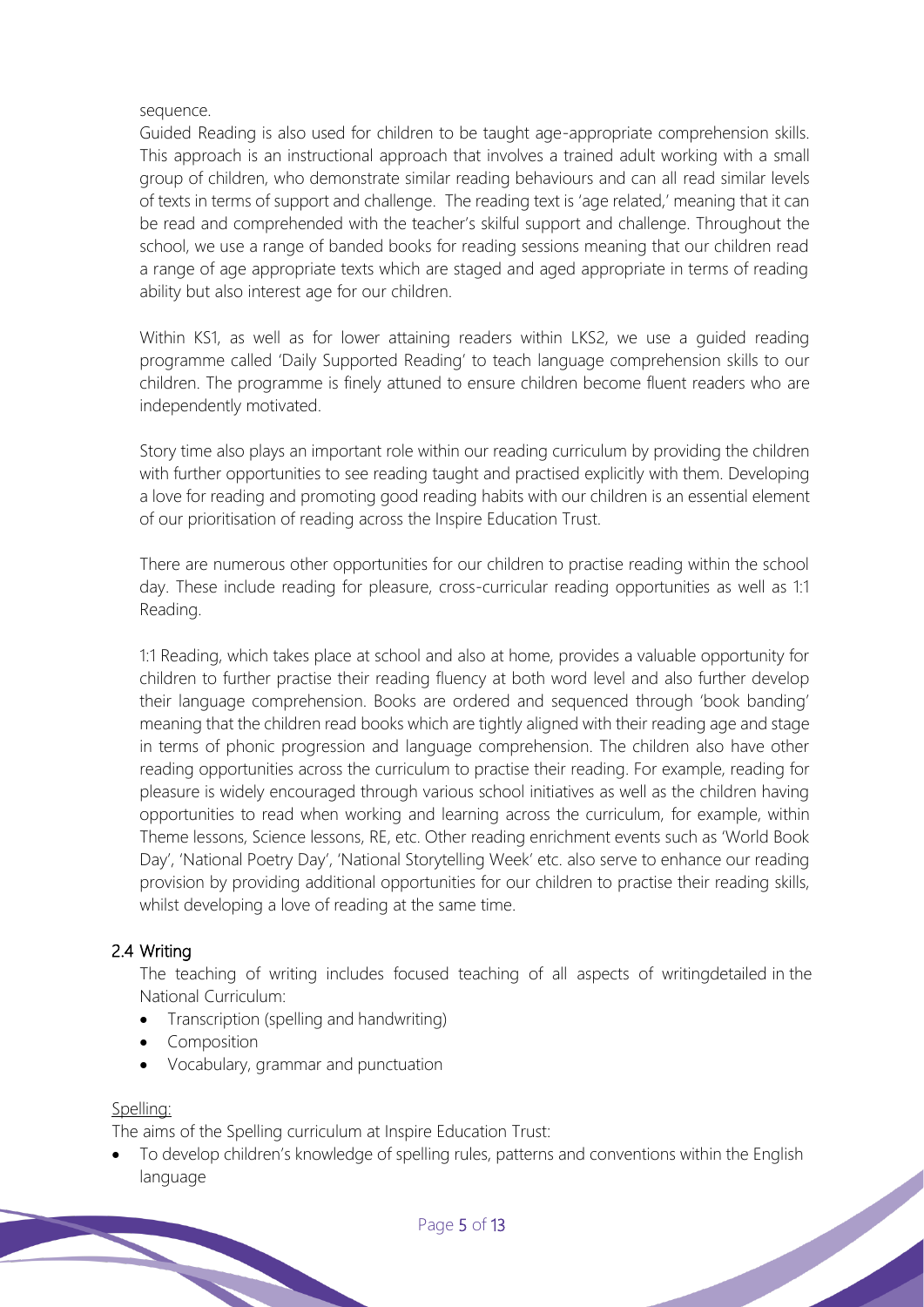• To build children's accuracy in spelling throughout their written work

Spelling is taught discretely to our children initially through our systematic phonics programme, before children transition onto the learning of various age appropriate spelling patterns, rules and conventions. All spelling rules and patterns from the English National Curriculum have been organised into a strand tracker showing which rules must be taught in each year group. Some rules have been identified to be revised in all year groups as these are essential spelling rules and patterns. Common Exception Words (KS1) and Statutory Words (KS2) have also been organised into year groups; these must be taught alongside the rules and patterns.

It is expected that age-appropriate spelling skills are taught and practised through English lessons through the application of spelling knowledge and skills in various writing opportunities given to the children.

## Handwriting:

Handwriting is taught regularly, through the teaching and practising of the Trust's handwriting script and joins. This leads the children progressively to the development of a maintained legibility in joined handwriting whilst writing at speed. Throughout the writing process within English and writing opportunities across the curriculum, children are expected to produce writing which is in line with their year group's handwriting expectations.

## Composition:

Composition within writing links closely to reading, vocabulary, grammar and punctuation as well as a variety of spoken language activities such as drama, oral storytelling and oral rehearsal. The teaching of composition is based on Inspire's Teaching Sequence for English:



Throughout the teaching sequence, the children build towards writing their own piece of writing, through building on other key aspects of the English Curriculum. This ensures that writing outcomes are purposeful and appropriate through the immersing the children into the genre and text type. Knowledge of purpose and audience for writing opportunities is essential and gives the children the knowledge of why they are writing (to entertain, to inform, to persuade) and who they are writing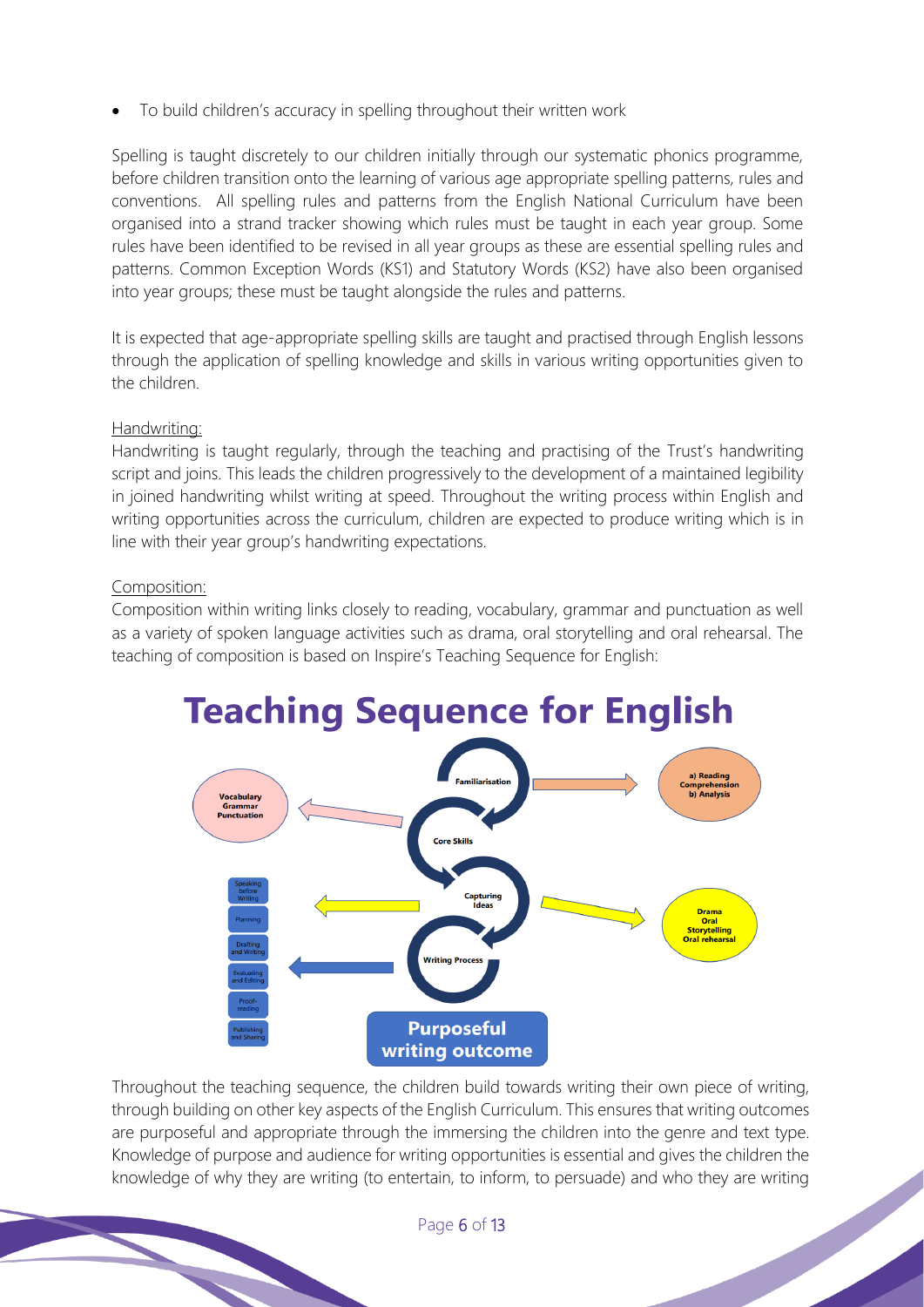to (real- life author, other classmates, Headteacher, etc.) Knowledge of purpose and audience is vital in motivating the children to write and create authentic, high quality pieces within English lessons.

In addition, children have various opportunities to apply their writing within and across the curriculum. There are planned opportunities across a range of different subject areas to write a mixture of longer and shorter written pieces.

## Grammar and Punctuation:

The aims of the Grammar and Punctuation curriculum at Inspire Education Trust:

- To develop children's knowledge and understanding of grammatical rules and conventions in the English language
- To improve children's writing outcomes through accurate use of a range of grammatical constructions

Through focused key skills sessions, as well as being embedded within general English teaching, children develop the linguistic knowledge detailed in the 2014 National Curriculum programmes of study and Appendix 2, alongside understanding of how to use grammar and punctuation to enhance their writing. Where possible, grammatical skills taught are linked to genres and text types, so writing outcomes allow children to demonstrate grammar and punctuation in action. Within an English teaching unit, the children will initially identify grammar and punctuation knowledge before practising the grammar and punctuation knowledge through skill-based work in context. This then leads to the children using and applying the learned grammar and punctuation knowledge within their own writing pieces independently.

## 2.5 Curriculum Organisation

Across Years 1 to 6, children take part in a daily English lesson, working on units of English linked to core texts, narrative genres, poetry and thematic curriculum themes. Lessons focus on one aspect of the teaching sequence (familiarisation, capturing ideas, core skills, the writing process) leading to purposeful writing outcomes. Year 1 children have English and Maths provision alternated per morning during the Autumn Term to support with the transition into formalised learning within Year 1.

#### **3 English Curriculum Planning**

- 3.1 English is a core subject in the 2014 Primary National Curriculum and we use this as the basis for implementing the statutory requirements contained in the programmes of study for English.
- 3.2 English is at the heart of our thematic curriculum and as such, planning is linked closely to our curriculum themes. We carry out the curriculum planning in English in three phases (long-term, medium-term and short-term).
- 3.3 The National Curriculum requirements form the basis for our long-term English Overview which outlines the narrative, non-narrative and poetry units that will be covered by each year group in each term. Where appropriate, these are linked directly with the thematic curriculum themes being taught. This plan defines what we teach, and ensures an appropriate balance and coverage of writing opportunities per term. The subject leader is responsible for keeping and reviewing this plan.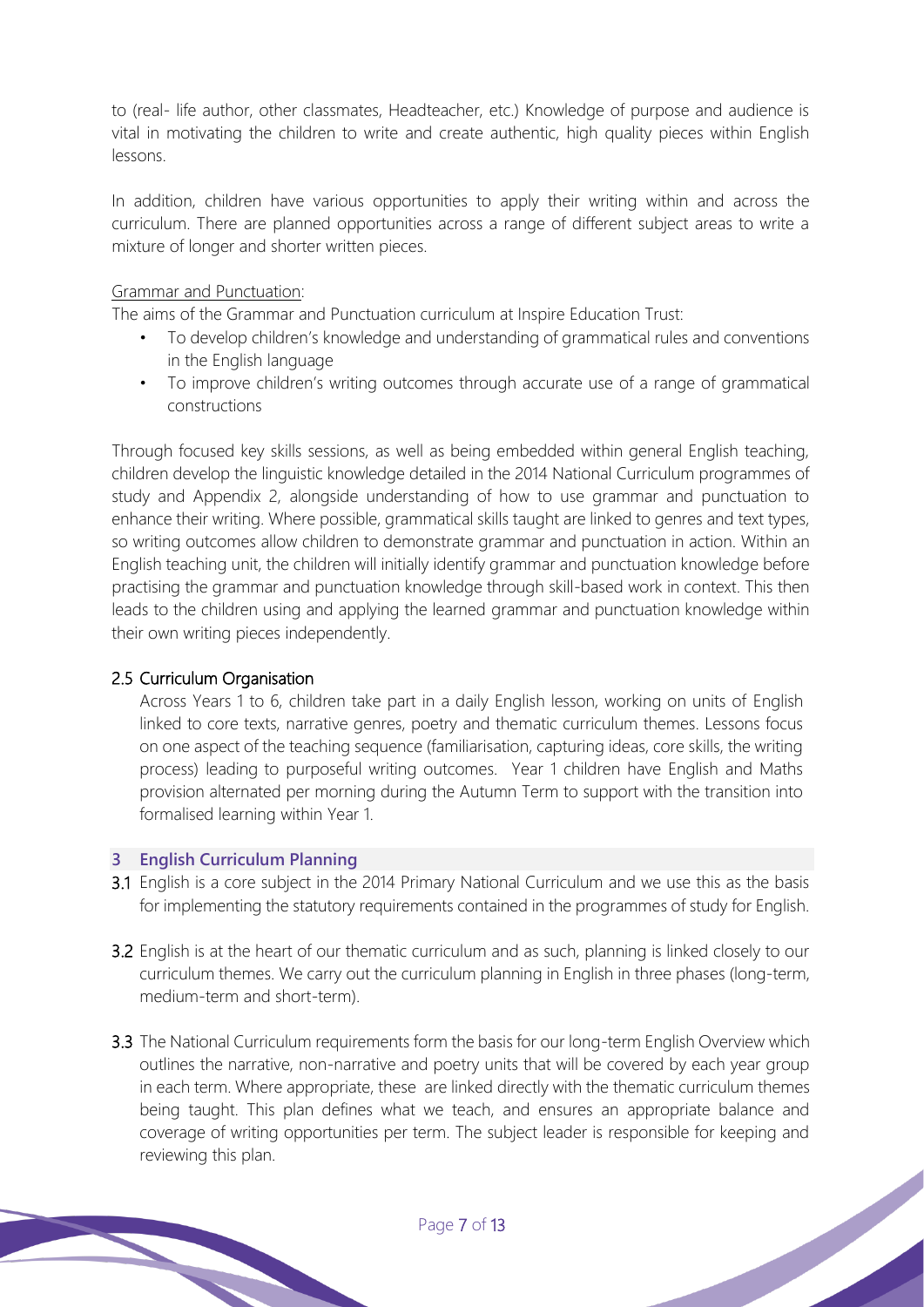- 3.4 Medium-term plans allow teachers to organise the long-term English plan into termly English plans which match closely with the English needs of their classes. Following on from Assessment cycles, teachers need to 'take stock' of their class in terms of identified future composition, grammar, punctuation and spelling focuses for their classes. By strategically mapping them out alongside writing outcomes, teachers identify which skills need to be revisited, taught and further focused on within the subsequent half term or term. The English subject leader is responsible for keeping and monitoring these plans.
- 3.5 The short-term planning is in the form of 'Flipchart Planning,' which allows teachers to present their planning in the most effective form for the children in their classes. This takes the form of a weekly plan which lists the specific learning objectives and expected outcomes for each lesson, and gives details of how the lessons are to be taught. Each Year Group's plan must reflect motivating and engaging learning experiences, the impact of which is evident in children's spoken and written language. Planning also includes details of what each group of children will be learning and the role of the TA in supporting learning. The class teacher keeps these individual plans and shares them with any support staff that will be supporting them in the lesson. They are also monitored regularly by the Leadership Team for the purpose of school self-evaluation.

#### **4 The Early Years Foundation Stage**

- 4.1 We teach Communication, Language and Literacy in the Early Years Foundation Stage (EYFS) as an integral part of the school's work. We relate the English aspects of the children's work to the focuses set out in Development Matters, which underpins our bespoke curriculum and planning for children aged three to five. We give all children the opportunity to talk and communicate in a widening range of situations, to respond to adults and to each other, to listen carefully, and to practice and extend their vocabulary and communication skills. They have the opportunity to explore words and texts, to enjoy them, to learn about them, and to use them in various situations.
- 4.2 In the EYFS, learning takes place through active exploration in both directed and self-directed activities. All children are taught to read and write using the Read Write Inc phonics programme in small and larger groups. The Foundation Stage teachers plan for daily speaking, listening, reading, writing and role-play activities.

#### **5 Contribution of English to Teaching in other Curriculum Areas**

5.1 The skills that children develop in English are linked to, and applied in, every subject of our curriculum. English is at the heart of our thematic curriculum and the children's skills in reading, writing, spoken language and listening enable them to communicate and express themselves in all areas of their work at school.

## 5.2 The Thematic Curriculum

The thematic curriculum provides children with a context and a purpose for much of their work in English, including the application of spoken language, reading and writing knowledge and skills across the curriculum. The thematic curriculum includes the foundation subjects of History, Geography, Music, Art and Design and Technology. It offers an opportunity to apply the technical skills of English that have been developed through daily English sessions in a meaningful, interesting and motivating context.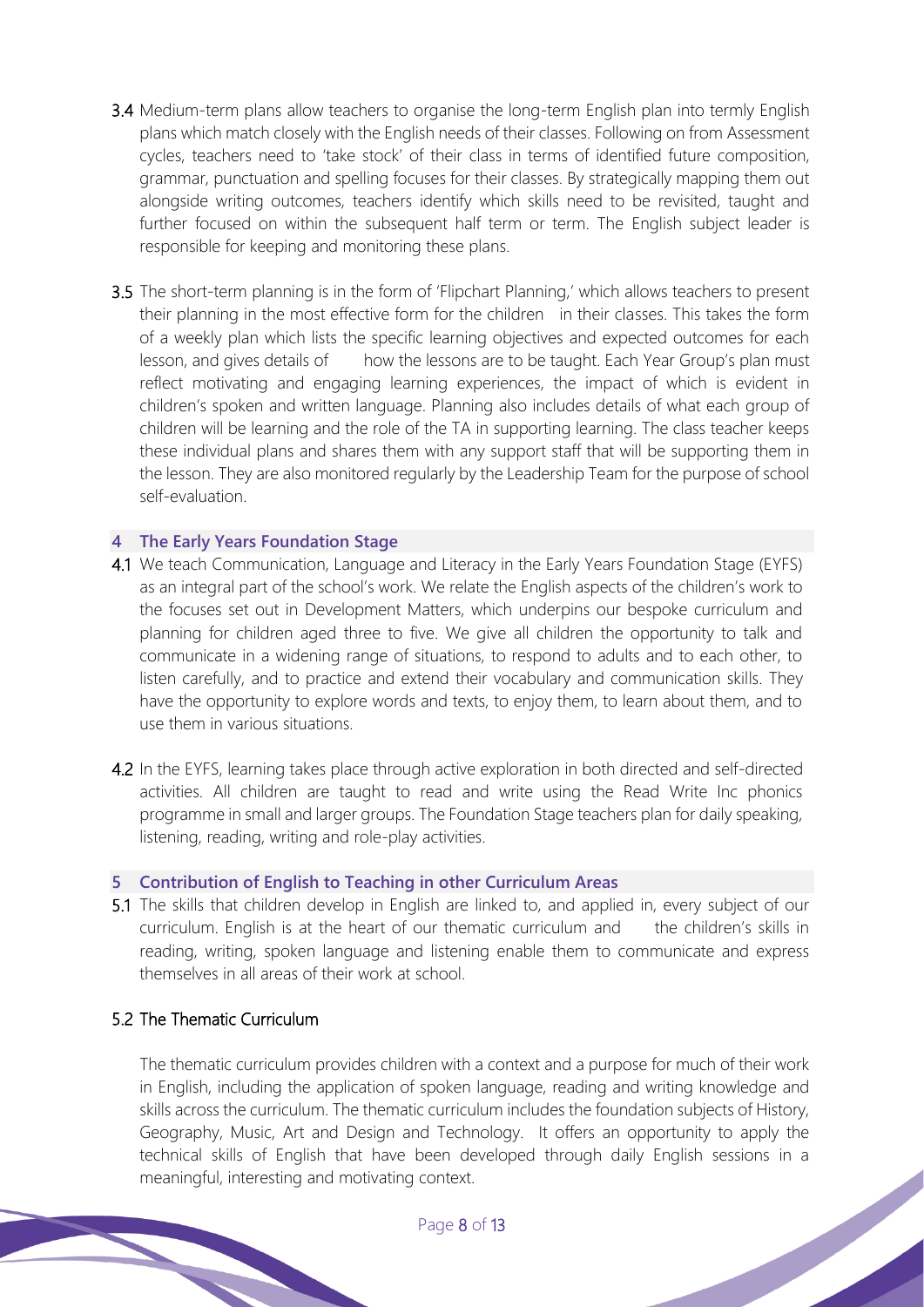## 5.3 Mathematics

The teaching of English contributes significantly to children's mathematical understanding, in a variety of ways. Children in Early Years develop their understanding of number, pattern, shape and space by talking with adults and other children. Children in Key Stage 1 engage with stories and rhymes that involve counting and sequencing. Children in Key Stage 2 are encouraged to read and interpret problems, in order to identify the mathematics involved. They explain and present their work to others during plenary sessions, and they communicate mathematically through the developing use of precise mathematical language.

## 5.4 Science

The teaching of English contributes significantly to children's understanding of the world through the specific disciplines of biology, chemistry and physics. It is vitally important that all our children can 'talk Science'. There is a clear emphasis on practical investigation and discovery through spoken language within Science. Our Science curriculum follows an 'engage, discover and investigate' approach and although the emphasis is on core Science knowledge and skills, key English skills such as reading, spoken language, and grammar, punctuation and composition skills are interwoven throughout. This ensures that children develop scientific knowledge and conceptual understanding and are equipped with the scientific knowledge required to understand the uses and implication of science, today and for the future.

## 5.5 Personal, social and health education (PSHE) and citizenship

English contributes to the teaching of PSHE and citizenship by encouraging children to take part in class and group discussions on topical issues. Older children frequently research and discuss relevant problems and events. They discuss lifestyle choices, and meet and talk with visitors who work within the school community. Planned activities within the classroom also encourage children to work together and to respect and celebrate the diversity in each other's unique viewpoints and opinions.

## 5.6 Spiritual, moral, social and cultural development

The teaching of English develops skills through which our children can offer critical responses to the moral questions they meet in their work. Their understanding and appreciation of a range of texts brings them into contact with their own literary heritage and with texts from a diverse range of cultures. The organisation of our lessons allows children to work together, gives them the chance to discuss their ideas and results as well as to further promote and build their sense of 'cultural capital' as educated, well-rounded future citizens of the world.

#### 5.7 Religious Education

English contributes to the teaching of Religious Education as children read and write across the curriculum to learn about, and to learn from, major world religions and world views. The children develop many age-appropriate spoken language skills as they develop respect for and tolerance of people's faith, beliefs and views. Moreover, as the children reflect and develop personal views and beliefs this is often communicated via spoken language skills, and also through their writing application, which involves use of vocabulary, punctuation and grammar, and composition skills. This then further allows for the expression and discussion of beliefs and views across the whole-school community.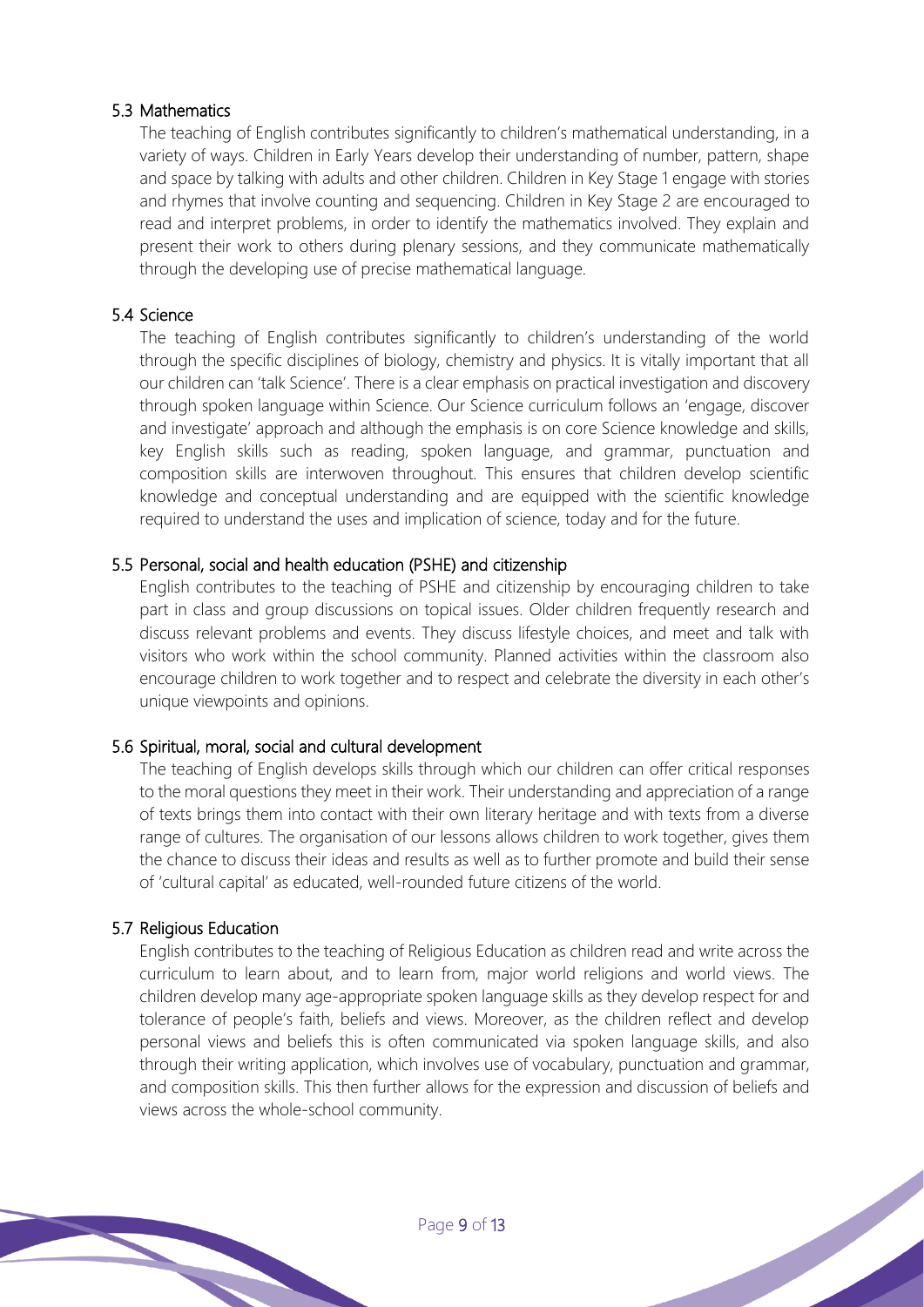## 5.8 Physical Education

Within our Physical Education Curriculum, we continue to build an age- appropriate awareness of the 'positive mental health' benefits of regular exercise and activity through discussion and debate with the children. Through clear spoken language skills, we expect our children to be able to talk to us about healthy living and 'making healthy choices' for both their physical and mental health. This clearly promotes the idea of leading a healthy, active life within our children's minds. Moreover, throughout the physical activities that our children participate within, it is essential that they continue to respect, support and positively challenge each other through the words and language choices they use and have available to them.

## 5.9 ICT/ Computing

The use of information and communication technology, with clear learning objectives, will promote, enhance and support the teaching of English. It also offers ways of impacting on learning which are not possible with traditional methods, for example interactive and non-linear stories. ICT is used at whole- class, group and independent level. The screen projection of text enables it to be read and shared. The use of interactive whiteboards and visualisers allow opportunities for children to peer-assess writing and for teachers to effectively model the writing process. Through the development of keyboard skills and the use of computers, children learn how to edit and revise text. They have the opportunity to develop their writing skills by communicating with people over the Internet, and they are able to join in discussions with other children throughout the world. They learn how to improve the presentation of t their work by using publishing and presenting software.

#### **6 English and Inclusion**

- 6.1 At our school we teach English to all children, whatever their ability and individual needs. English forms part of the school curriculum policy to provide a broad and balanced education to all children. Through our English teaching we provide learning opportunities that enable all pupils to make good or better progress. We strive hard to meet the needs of those pupils with special educational needs, those with disabilities, those with special gifts and talents, and those learning English as an additional language, and we take all reasonable steps to achieve this. For further details see separate policies: Inclusion, Special Educational Needs; Able, Gifted and Talented; English as an Additional Language (EAL).
- 6.2 When progress falls significantly outside the expected range, the child may have special educational needs. Our assessment process looks at a range of factors – classroom organisation, teaching materials, teaching style, and differentiation – so that we can take some additional or different action to enable the child to learn more effectively. Careful assessment allows us to consider each child's attainment and progress against age-related expectations; this ensures that our teaching is matched to the child's needs.
- 6.3 Individual Education Plans (IEPs) are created for children with special educational needs. IEPs may include, as appropriate, specific targets relating to English.
- 6.4 For children whose attainment is just below age-related expectations a range of short-term intervention programmes may be used. These are delivered in small groups and focus on identified areas in order to address gaps in children's knowledge and understanding. Pupils receiving these extra programmes might not be deemed to have Special Educational Needs.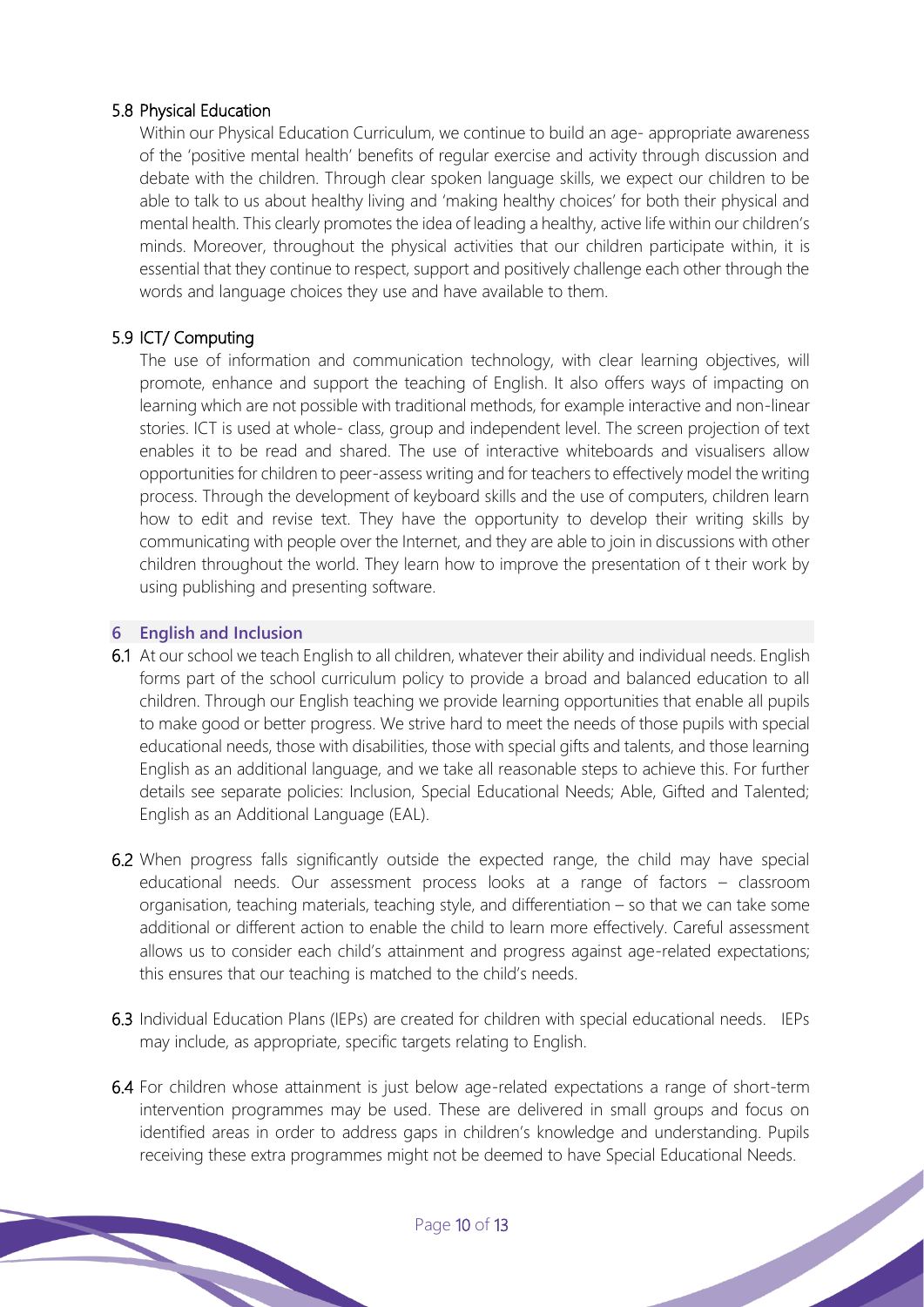6.5 We enable all pupils to have access to the full range of activities involved in learning English. Where children are to participate in activities outside the classroom (a theatre trip, for example) we carry out a risk assessment prior to the activity, to ensure that the activity is safe and appropriate for all pupils.

6.6 Teachers provide help by using:

- texts that children can more easily read and understand;
- visual and written materials in different formats;
- ICT, other technological aids and recorded materials;
- alternative communication, such as signs and symbols;
- translators and amanuenses;
- personalised learning support mats and prompts

## **7 Assessment**

- 7.1 Teachers assess children's work in English using different assessment strategies: day to day assessments, strategic assessment points and end of Key Stage assessments.
- 7.2 Day to day assessments that teachers make as part of every lesson, help them to adjust their daily plans. These assessments involve the teacher or practitioner focusing on how learning is progressing during the lesson. They provide a wide range of evidence of learning, in specific contexts, which shapes immediate next steps. Written or verbal feedback is given to help guide children's progress. Older children are given regular opportunities to peer- and self-assess work and they are encouraged to make judgements about how they can improve their own work, evaluate their progress against their personalised targets and develop a list of points for action. Children recognise their next steps in learning and know their targets.
- 7.3 Assessment points give a clear profile of children's achievement across all aspects of English, including Reading and Writing. Currently we assess Reading termly through using a range of different 'pillars of judgement' such as book banding, reading notes held by the teacher, performance in English lessons as well as test scores. Writing is assessed twice a year. A range of writing evidence from English lessons, as well as writing opportunities across the curriculum, is used to make accurate and robust judgements.

Assessments inform and shape future classroom practice through more tailored planning and targets for improvement in certain areas of subject knowledge. Assessments are made in relation to age-related expectations, in line with the 2014 National Curriculum. Children are judged to be working at, working towards, working at, working above or working below agerelated expectations. A range of assessment tools are used to support teachers in making wellreasoned and accurate assessment judgements. These include a bespoke Inspire Writing Assessment System, which clearly allows teacher to track the progress of their children and judge 'age relatedness' at appropriate points in the school year.

7.4 In Early Years, Year 2 and Year 6, teachers complete statutory assessments in English, in accordance with national policy. Children complete teacher assessments and tests where required; teachers make summative judgements as to children's attainment in relation to agerelated expectations.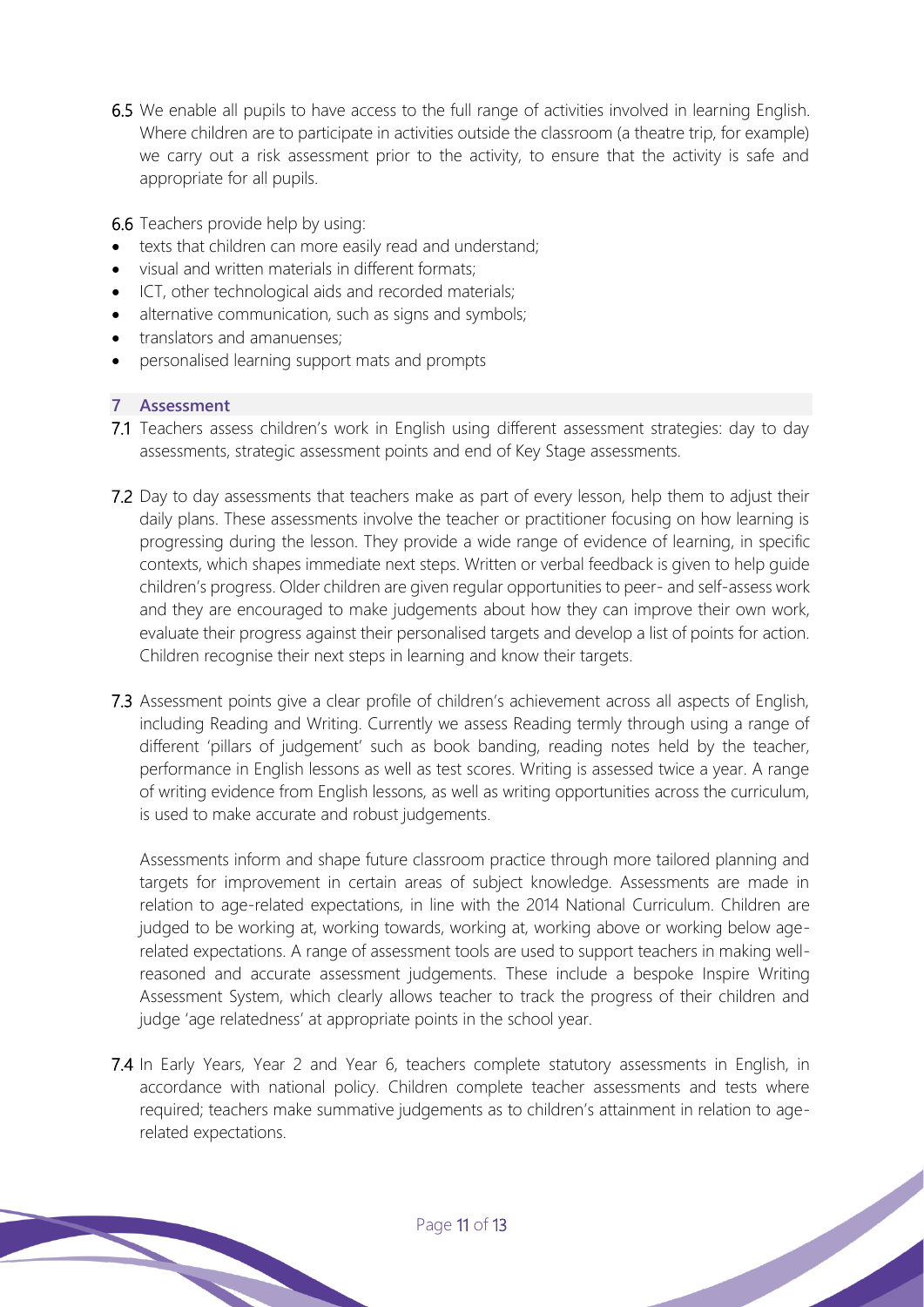7.5 Children's attainment and progress in all areas of English is discussed with parents/carers during termly Parents Evenings and achievements in reading, writing and spoken language are reported in the child's end of year report. Informal discussions may happen at any point in the year.

## **8 Training, Monitoring and Review**

- 8.1 Monitoring of the standards of children's work and the quality of teaching in English is the joint responsibility of the subject leader and standards leaders within different phases of the school. The work of the subject leader also involves supporting colleagues in their teaching, being informed about current developments in the subject, and providing a strategic lead and direction for English in the school. The subject leader gives the headteacher an annual summary evaluating the strengths and weaknesses in the subject, and indicating areas for further improvement. The leader has specially-allocated regular management time in which to review samples of the children's work and to undertake lesson observations of English teaching across the school. Curriculum governors are kept up-to-date with developments in the subject at regular points during the school year.
- 8.2 This policy will be reviewed at least every two years.